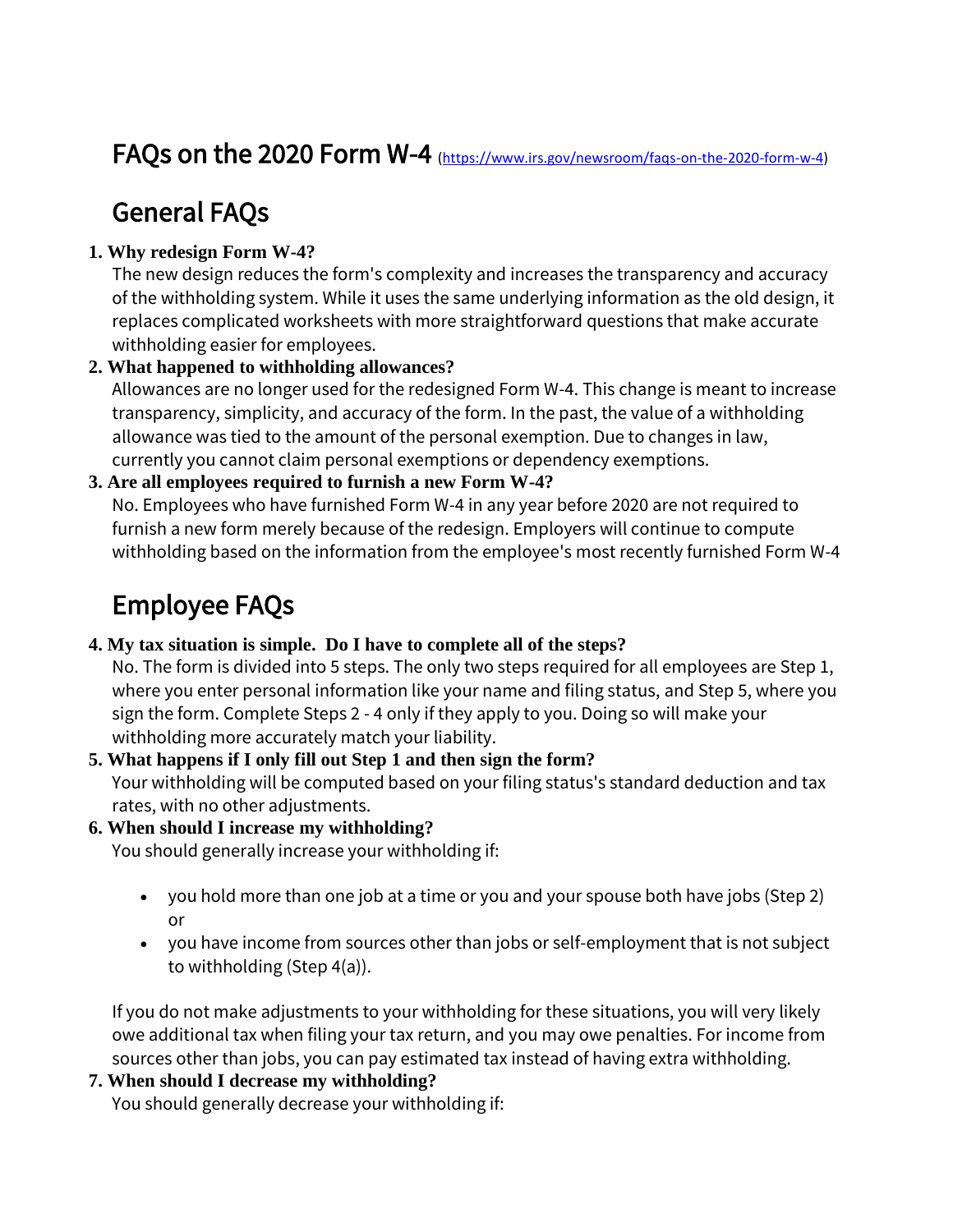- you are eligible for income tax credits such as the child tax credit or credit for other dependents (Step 3), and/or
- you are eligible for deductions other than the basic standard deduction, such as itemized deductions, the deduction for IRA contributions, or the deduction for student loan interest (Step 4(b)).
- **8. I want a refund when I file my tax return. [How should I complete the redesigned Form W-4?](https://www.irs.gov/newsroom/faqs-on-the-2020-form-w-4#collapseCollapsible1576258062087)** The redesigned Form W-4 makes it easier for you to have your withholding match your tax liability. But if you prefer to have more tax than necessary withheld from each paycheck, you will get that money back as a refund when you file your tax return (keep in mind though you do not earn interest on the amount you overpay). The simplest way to increase your withholding is to enter in Step 4(c) the additional amount you would like your employer to withhold from each paycheck. Note, even if you don't have any income tax withheld from your wages, you may get a refund if you are eligible for tax credits such as the Earned Income Credit, the Additional Child Tax Credit, or American Opportunity Credit.
- **[9. Why do I need to account for multiple jobs \(Step 2\)?](https://www.irs.gov/newsroom/faqs-on-the-2020-form-w-4#collapseCollapsible1576258062083) I have never done that before.** Tax rates increase as income rises, and only one standard deduction can be claimed on each tax return, regardless of the number of jobs. Therefore, if you have more than one job at a time or are married filing jointly and both you and your spouse work, more money should usually be withheld from the combined pay for all the jobs than would be withheld if each job was considered by itself. Adjustments to your withholding must be made to avoid owing additional tax, and potentially penalties, when you file your tax return. All of this has been true for many years; it did not change with the recent tax law changes. The old Form W-4 accounted for multiple jobs using detailed instructions and worksheets that many employees may have overlooked. Step 2 of the redesigned Form W-4 lists three different options you should choose from to make the necessary withholding adjustments. Note that, to be accurate, you should furnish a 2020 Form W-4 for all of these jobs.

**[10. Which option in Step 2 should I use to account for my multiple jobs? Which is most accurate?](https://www.irs.gov/newsroom/faqs-on-the-2020-form-w-4#collapseCollapsible1576258062078)  [What if I don't want to reveal to my employer on my W-4 that I have a second job?](https://www.irs.gov/newsroom/faqs-on-the-2020-form-w-4#collapseCollapsible1576258062078)** Step 2 allows you to choose one of three options, which involve tradeoffs between accuracy,

- privacy, and ease of use:
	- Step 2(a): For maximum accuracy and privacy, use the Tax Withholding Estimator at www.irs.gov/W4app. You will generally be guided to enter an additional amount to withhold in Step 4(c). While you will need to know the approximate amount of pay for each job, you will enter the additional amount of withholding in Step 4(c) on the Form W-4 for only one of the jobs. If pay for any of the jobs changes significantly, you will need to use the Tax Withholding Estimator again and furnish a new Form W-4 to change the amount in Step 4(c) to have accurate withholding.
	- Step 2(b): If you do not have access to the Tax Withholding Estimator but wish to have roughly accurate withholding and retain privacy, you may use the Multiple Jobs Worksheet on page 3. You will be guided to enter an additional amount to withhold in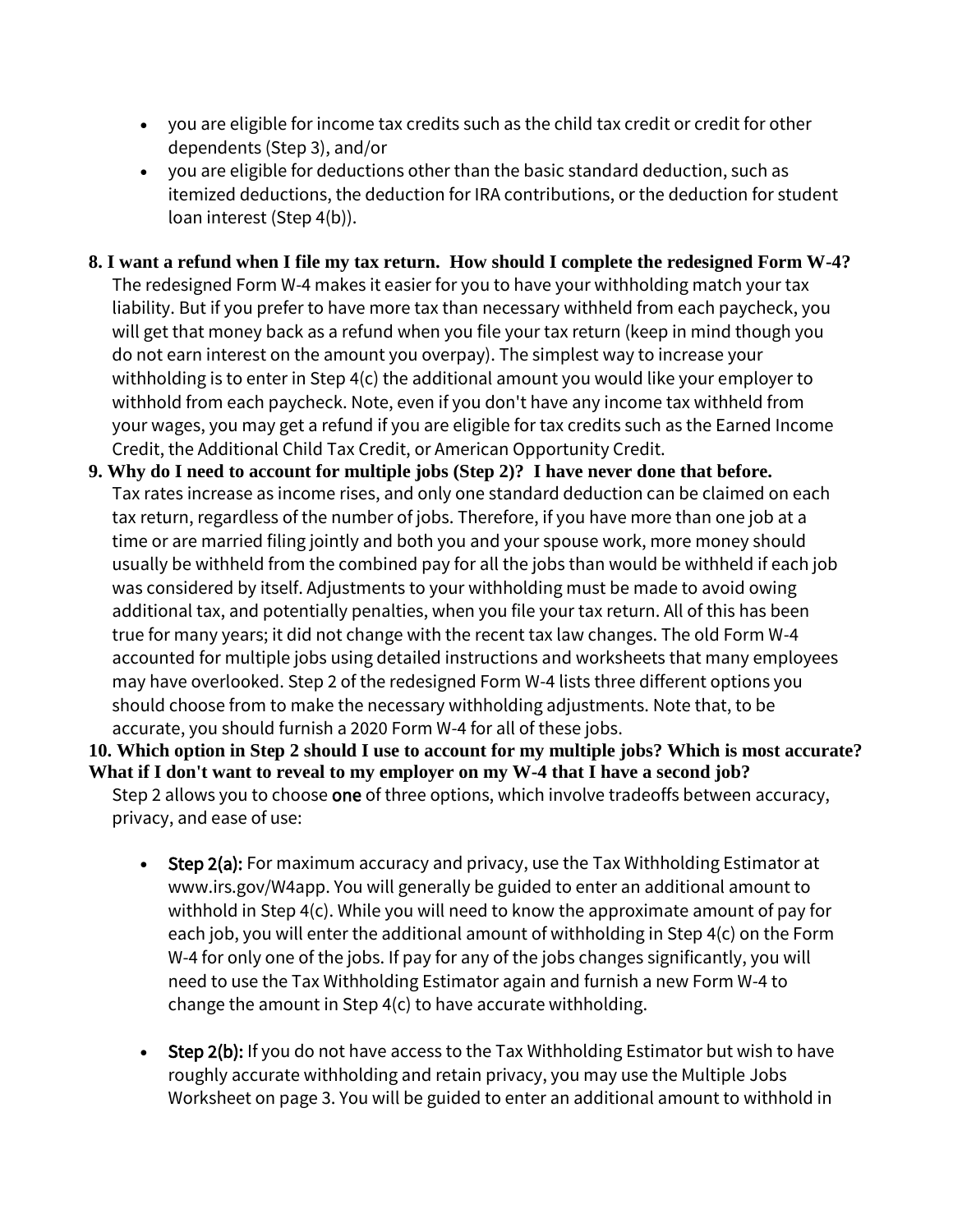Step 4(c). While you will need to know the approximate amount of pay for each job, you will enter the additional amount of withholding in Step 4(c) on the Form W-4 for only one of the jobs. If a change in pay for any of the jobs changes the additional withholding amount in the lookup table used with this worksheet, you will need to furnish a new Form W-4 to change the amount in Step 4(c) to have accurate withholding. If you (and your spouse) have a total of only two jobs and the pay at the higher paying job is more than double the pay at the lower paying job, this option is generally more accurate than choosing Step 2(c). If the pay at each job is more similar, choosing Step 2(c) is more accurate than choosing Step 2(b).

Step 2(c): If you (and your spouse) have a total of only two jobs held at the same time, you may check the box in Step 2(c) on the Forms W-4 for both jobs. That is, to use this option, you should complete a Form W-4 for each job with the box in Step  $2(c)$ checked. The standard deduction and tax brackets will be cut in half for each job to calculate withholding. You will not need to furnish a new Form W-4 to account for pay changes at either job. This option is accurate for jobs with similar pay; otherwise more tax than necessary may be withheld from your wages. This extra amount will be larger the greater the difference in pay is between the two jobs.

#### **[11. The instructions above Step 3 say that in multiple job households, adjustments in Steps 3 –](https://www.irs.gov/newsroom/faqs-on-the-2020-form-w-4#collapseCollapsible1576258062072) 4b [are to be made on only one form, and that withholding will be most accurate if the adjustments](https://www.irs.gov/newsroom/faqs-on-the-2020-form-w-4#collapseCollapsible1576258062072)  [are made on the W-4 for the highest paying job. But what happens if pay at two jobs is relatively](https://www.irs.gov/newsroom/faqs-on-the-2020-form-w-4#collapseCollapsible1576258062072)  [similar or if changes in pay over time result in another job becoming the highest paying?](https://www.irs.gov/newsroom/faqs-on-the-2020-form-w-4#collapseCollapsible1576258062072)**

In general, making these adjustments on the Form W-4 for the highest paying job increases accuracy. However, if the jobs in your household pay about the same or if changes in pay over time change which is the highest paying job, it is less important which Form W-4 is used to make the adjustment[.](https://www.irs.gov/newsroom/faqs-on-the-2020-form-w-4#collapseCollapsible1576258062069)

#### **[12. What if I have side work where I'm not treated as an employee?](https://www.irs.gov/newsroom/faqs-on-the-2020-form-w-4#collapseCollapsible1576258062069)**

If you have income from self-employment (including as an independent contractor), you will generally owe both income tax and self-employment tax. Form W-4 is primarily intended to be used by employees who are not subject to self-employment tax. Thus, like the old Form W-4, the redesigned Form W-4 does not compute self-employment tax. If you would like to use Form W-4 to make an adjustment to your withholding to account for self-employment income that you will receive from another source, use the Tax Withholding Estimator at [www.irs.gov/W4app](https://www.irs.gov/individuals/tax-withholding-estimator) or refer to IRS Publication 505.

#### **[13. What if I don't want to reveal the amount of my non-job income, such as income from](https://www.irs.gov/newsroom/faqs-on-the-2020-form-w-4#collapseCollapsible1576258062063)  [earnings on investments or retirement income, on my Form W-4 \(Step 4\(a\)\)?](https://www.irs.gov/newsroom/faqs-on-the-2020-form-w-4#collapseCollapsible1576258062063)**

You are not required to have tax on non-job income withheld from your paycheck. Instead, you can pay estimated tax on this income using Form 1040-ES, Estimated Tax for Individuals. However, if you want to use Form W-4 to have tax for this income withheld from your paycheck and you do not want to report this income directly in Step 4(a), you have several options. First, you can use the Tax Withholding Estimator at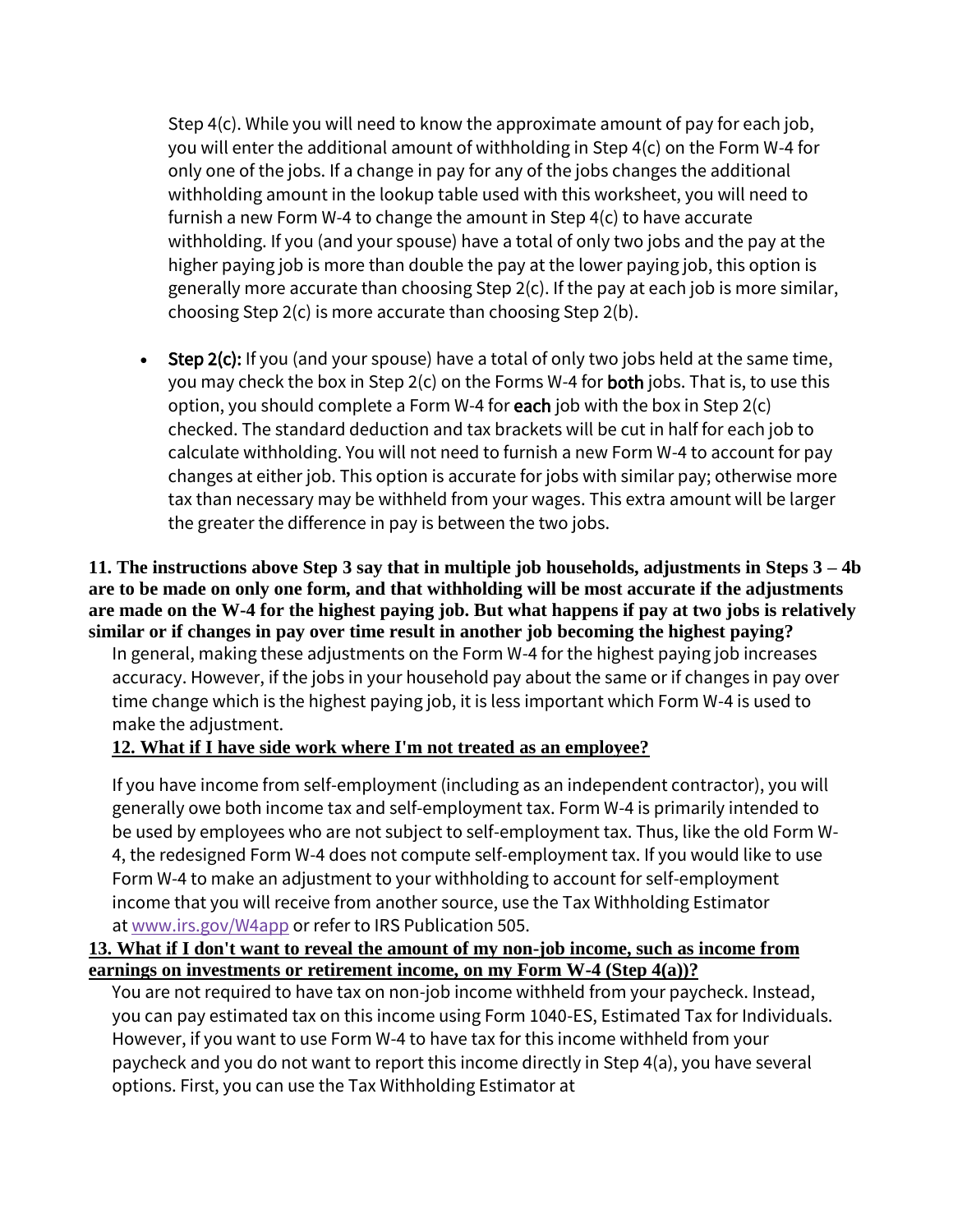www.irs.gov/W4app. The estimator will help you calculate the additional amount of tax that should be withheld from your paycheck. You will then enter that amount in Step 4(c), without reporting the income to your employer. Second, you can determine for yourself the amount of extra withholding needed to pay for the tax on your other income (for example, by using Publication 505), divide that amount by the number of pay dates in the year, and enter the result in Step 4(c). Third, if this is the only job in your household, you can check the box in Step 2(c), which will increase your withholding and significantly reduce your paycheck. The amount of this extra withholding varies across taxpayers and ranges from zero to \$20,000 annually—and you may not know how much extra is being withheld. Also, whether this extra withholding in turn is too little or too much—and results in a balance due or refund—depends on the amount of your non-job income.

## **[14. Is there a computer program I can use to help me complete Form W-4?](https://www.irs.gov/newsroom/faqs-on-the-2020-form-w-4#collapseCollapsible1576258062038)**

Yes. To provide maximum accuracy, you are encouraged to use the Tax Withholding Estimator available at [www.irs.gov/W4app.](https://www.irs.gov/individuals/tax-withholding-estimator) You should consider using the withholding estimator if you:

- expect to work only part of the year (this does not apply if you are only switching jobs),
- had a large balance due or refund last year and it is no longer the beginning of the current year,
- have dividend or capital gain income or are subject to additional taxes, such as the additional Medicare tax,
- have self-employment income,
- prefer the most accurate withholding for multiple job situations, or
- prefer to limit information provided in Steps 2–4 but do not want to sacrifice accuracy.

# Employer FAQs

## **[15. Are new employees first paid after 2019 required to use the redesigned form?](https://www.irs.gov/newsroom/faqs-on-the-2020-form-w-4#collapseCollapsible1576258062003)**

Yes. All new employees first paid after 2019 must use the redesigned form. Similarly, any other employee who wishes to adjust their withholding must use the redesigned form.

**[16. How do I treat new employees first paid after 2019 who do not furnish a Form W-4?](https://www.irs.gov/newsroom/faqs-on-the-2020-form-w-4#collapseCollapsible1576258061999)** New employees first paid after 2019 who fail to furnish a Form W-4 will be treated as a single filer with no other adjustments. This means that a single filer's standard deduction with no other entries will be taken into account in determining withholding. This treatment also generally applies to employees who previously worked for you who were rehired in 2020 and did not furnish a new Form W-4.

## **[17. What about employees paid prior to 2020 who want to adjust withholding from their pay](https://www.irs.gov/newsroom/faqs-on-the-2020-form-w-4#collapseCollapsible1576258061992)  [dated January 1, 2020, or later?](https://www.irs.gov/newsroom/faqs-on-the-2020-form-w-4#collapseCollapsible1576258061992)**

Employees must use the redesigned form.

#### **[18. May I ask all of my employees paid before 2020 to furnish new Forms W-4 using the](https://www.irs.gov/newsroom/faqs-on-the-2020-form-w-4#collapseCollapsible1576258061987)  [redesigned version of the form?](https://www.irs.gov/newsroom/faqs-on-the-2020-form-w-4#collapseCollapsible1576258061987)**

Yes. You may ask, but as part of the request you should explain that: